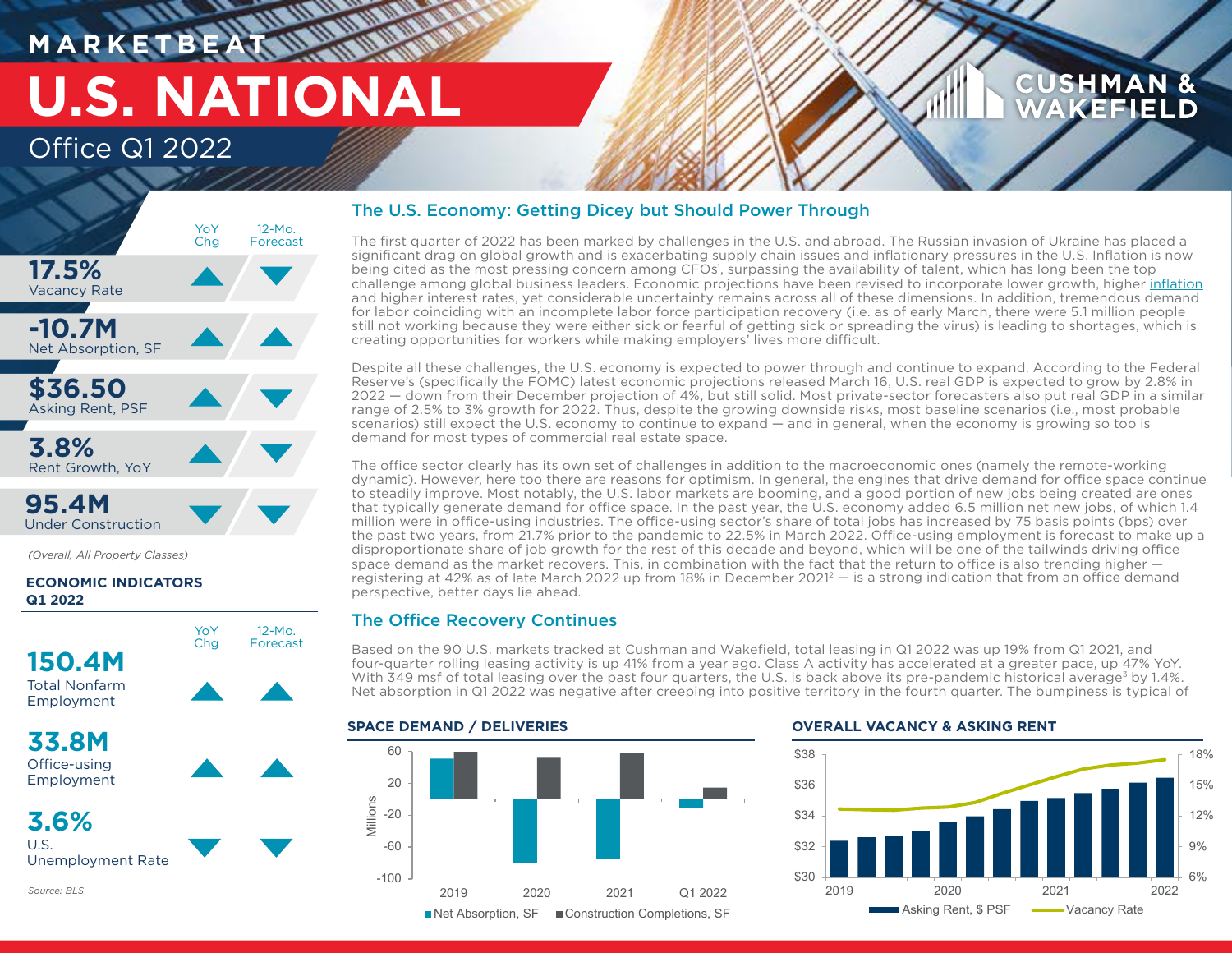## **MARKETBEA U.S. NATIONAL Office Q1 2022**

market inflections, as absorption bounced between positive and negative for several quarters when emerging from each of the past two recessions. In the first quarter, U.S. office net absorption registered at -10.7 million square feet (msf). On a four-quarter rolling basis, net absorption has improved by 82 msf in the past nine months (meaning it has become much less negative and is trending toward a positive inflection). Three-fourths of this improvement (62 msf) has been experienced in non-CBD submarkets.

Demand for office space continues to be strongest in the South and West, with 1.5 and 1.8 msf of positive absorption, respectively, in the past six months. In Q1 2022, net absorption was positive in 36 U.S. markets (out of 90 tracked by Cushman & Wakefield), led by technology and [life sciences stalwarts](https://www.cushmanwakefield.com/en/united-states/insights/life-science-report) such as San Jose (+1.2 msf), Oakland/East Bay (+556,000 sf), Puget-Sound (+550,000 sf), San Mateo County (+445,000 sf) and Boston (+408,000 sf). In addition to Boston, several other gateway markets also experienced positive absorption in Q1 2022, including Washington, DC (+295,000 sf), Los Angeles Non-CBD (+268,000 sf) and Manhattan's Midtown South (+229,000 sf).

National vacancy registered at 17.5% in Q1 — roughly 500 bps higher than its most recent trough of 12.6% in Q3 2019. After ten straight quarters of increases, U.S. vacancy is at its highest point since Q3 20034. However, the 50-bps increase in the past six months is the smallest two-quarter increase in vacancy since the pandemic began. Vacancy rates held steady or declined QoQ in 34 U.S. markets. Vacancy continues to be partly buoyed by higher-than-normal deliveries of new office product, which is to be expected since construction volumes were at a 25-year high (nominally and relatively) coming into the pandemic. Completions during Q1 2022 (14.7 msf) mark the 14th straight quarter of 10+ msf of deliveries. In the past two years, 112 msf of office space has been delivered in the U.S., which represents 2.0% of pre-pandemic inventory.

The construction pipeline remains elevated. Currently, there are 95 msf of office space under construction, which is down 2.9% QoQ. Although the pipeline is 31% below its Q1 2020 peak, the current level of construction is still 24% above the 10-year historical average prior to the pandemic (76.8 msf, 1.5% of inventory), so new office deliveries will continue to affect fundamentals even as demand continues to recover. Although new office construction remains high, it is worth noting this is also the product that is [generally outperforming the rest of](https://www.cushmanwakefield.com/en/united-states/insights/research-spotlight-new-us-office-building-performance)  [the market](https://www.cushmanwakefield.com/en/united-states/insights/research-spotlight-new-us-office-building-performance); pre-pandemic, office rents for new space achieved a \$3-psf spread over other existing product. In recent quarters, that spread has risen to \$13.

National effective rents have declined by 13.3% since peaking in Q2 2020, but like other green shoots, the pace of the decline is moderating. Since hitting a nadir in Q2 2021 at -10.8% YoY, effective rent declines have slowed and ended 2021 at -6.8% YoY. Effective rents are expected to stabilize by the middle of this year, and QoQ growth is subsequently expected to turn positive in the second half of 2022.

## **Outlook**

- *• Continuing recovery:* Office-using employment has recovered across the U.S., and it is above pre-pandemic levels in half of the 323 MSAs. Job growth is expected to continue throughout 2022. Leasing activity is consistently improving, with four-quarter totals up 3.6% QoQ and 41% YoY. Expect net absorption to gradually follow suit as the return to office improves and as job growth begins to feed through to demand for office space.
- *• Vacancy to peak:* The national vacancy rate has increased for 10 straight quarters. However, the velocity of change is slowing down and demand is beginning to catch up. In Q1 2022, vacancy declined in a third of U.S. markets and overall was up just 33 bps. Additionally, available sublease space continues to decline, dropping 1.0% QoQ and 7.6% from its Q2 2021 peak. Look for vacancy rates to peak in many markets in the middle of 2022 as office demand continues to firm.
- *• Trends to watch in 2022:* Companies are emerging from the Omicron surge and enticing employees back to the office as they [reimagine their workplace ecosystems.](https://www.cushmanwakefield.com/en/insights/the-nowhere-office-podcast) While office attendance remains below prepandemic levels, it has reached new highs in March 2022. This will be the driver of additional demand throughout the year. Look for the recovery to continue but to be differentiated by building quality/class and submarket type. To date, suburban submarkets have been recovering slightly more quickly, and Class A office space continues to be in higher demand.

## **SPACE UNDER CONSTRUCTION**



**CUSHMAN WAKEFIEL** 

## **ASKING RENT BY SELECT MARKET HIGHEST PRICED U.S. MARKETS**



## **VACANCY BY SELECT MARKETS**

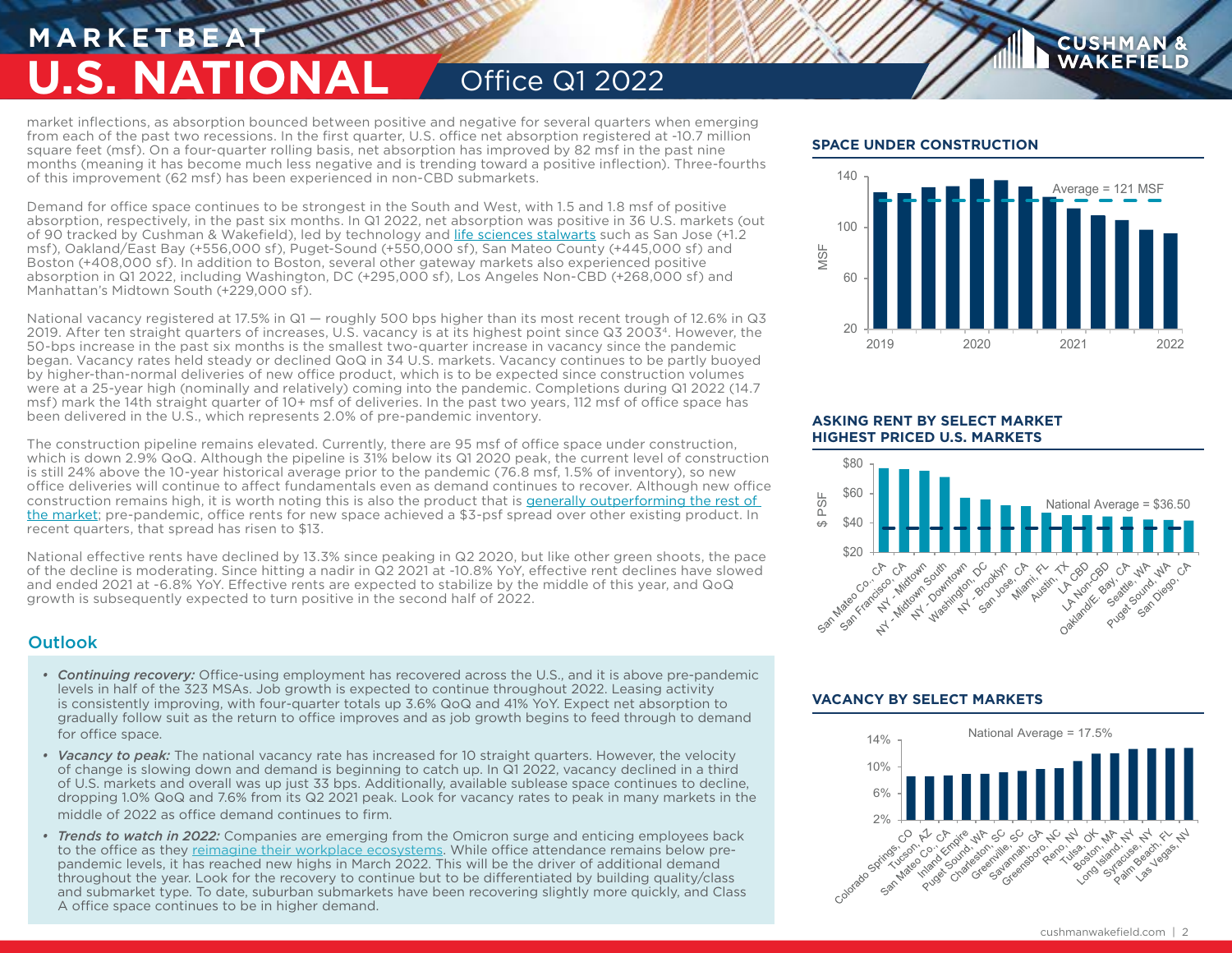# **M A R K E T B E AT U.S. NATIONAL** Demand Indicators Q1 2022

|                            |               |               | <b>Net Absorption</b> |              |               | <b>Leasing Activity**</b> |
|----------------------------|---------------|---------------|-----------------------|--------------|---------------|---------------------------|
| <b>U.S. Office Markets</b> | Q1 2021       | Q2 2021       | Q3 2021               | Q4 2021      | Q1 2022p      | 2022p                     |
| <b>United States</b>       | $-32,681,908$ | $-30,709,734$ | $-11,468,613$         | 575,944      | $-10,703,188$ | 76,000,237                |
| Northeast                  | $-8,806,936$  | $-10,180,572$ | $-5.353.136$          | $-4.237.238$ | $-4.500.606$  | 17,556,492                |
| Midwest                    | $-5,691,336$  | $-4,821,388$  | $-3.152.940$          | $-1.925.525$ | $-2.876.851$  | 8,732,726                 |
| South                      | $-7.848.151$  | $-5,933,625$  | $-574.131$            | 3.027.833    | $-1,488,739$  | 22,822,926                |
| West                       | $-10,335,485$ | -9,774,149    | $-2,388,406$          | 3,710,874    | $-1,836,992$  | 26,779,307                |

|                              |              |              | <b>Net Absorption</b> |            |              | <b>Leasing Activity*</b> |                               |              |                | <b>Net Absorption</b> |              |              | <b>Leasing Activity**</b> |
|------------------------------|--------------|--------------|-----------------------|------------|--------------|--------------------------|-------------------------------|--------------|----------------|-----------------------|--------------|--------------|---------------------------|
| <b>U.S. Office Markets</b>   | Q1 2021      | Q2 2021      | Q3 2021               | Q4 2021    | Q1 2022p     | 2022p                    | <b>U.S. Office Markets</b>    | Q1 2021      | <b>Q2 2021</b> | Q3 2021               | Q4 2021      | Q1 2022p     | 2022p                     |
| Atlanta, GA                  | $-2,636,602$ | 65,261       | 916,398               | $-50,792$  | $-103,306$   | 2,231,621                | New Jersey - Central          | $-235,785$   | 41,214         | $-125,517$            | $-538,904$   | $-110,827$   | 914,632                   |
| Austin, TX                   | $-255,554$   | 35,057       | 378,038               | 629,936    | $-199,913$   | 1,113,197                | New Jersey - Northern         | $-1,017,643$ | $-1,175,710$   | $-261,262$            | 1,058,965    | $-61,621$    | 1,605,517                 |
| Baltimore, MD                | $-325,028$   | $-99,818$    | 162,182               | $-96,676$  | 4,314        | 725,060                  | New Orleans, LA               | $-105,296$   | $-498,632$     | $-12,950$             | 217,716      | 135,532      | 100,939                   |
| Binghamton, NY               | 10,183       | 3,500        | $-6,709$              | 2,519      | 5,000        | 5,000                    | New York - Brooklyn           | 204,795      | $-339,533$     | 45,456                | 357,864      | $-123,755$   | 453,084                   |
| Birmingham, AL               | $-13,172$    | $-309,606$   | 100,194               | $-8,162$   | $-128,742$   | 139,069                  | New York - Downtown           | $-929,769$   | $-1,117,424$   | $-1,342,695$          | $-2,090,871$ | $-717,080$   | 1,006,479                 |
| Boise, ID                    | 65,605       | $-28,406$    | 180,242               | 143,626    | $-178,310$   | 358,429                  | New York - Midtown            | $-1,531,119$ | $-4,061,194$   | $-1,330,625$          | $-2,834,387$ | $-1,249,136$ | 5,686,447                 |
| Boston, MA                   | $-847,524$   | $-1,493,174$ | $-505,007$            | 750,721    | 407,693      | 2,249,014                | New York - Midtown South      | $-991,724$   | $-690,406$     | $-834,032$            | $-570,395$   | 228,643      | 1,537,055                 |
| Buffalo, NY                  | 40,197       | $-50,854$    | 187,648               | $-110,320$ | 97,569       | 168,257                  | Northern VA                   | 262,754      | $-401,786$     | $-272,324$            | $-127,702$   | 101,854      | 1,802,634                 |
| Charleston, SC               | 68,002       | 149,606      | $-10,678$             | 48,849     | 83,449       | 145,896                  | Oakland/East Bay, CA*         | $-494,788$   | $-769,080$     | 79,151                | $-144,721$   | 556,446      | 1,282,619                 |
| Charlotte, NC                | $-232,890$   | 190,412      | $-109,899$            | 874,214    | $-163,815$   | 823,656                  | Omaha, NE                     | $-198,143$   | 26,467         | 200,703               | 206,497      | 98,237       | 326,541                   |
| Chicago, IL                  | $-1,815,486$ | $-2,497,296$ | $-1,773,872$          | $-638,126$ | $-1,280,314$ | 3,195,789                | Orange County, CA             | $-1,044,395$ | $-540,774$     | $-26,592$             | 296,921      | $-1,402,769$ | 1,906,027                 |
| Cincinnati, OH               | $-222,060$   | $-91,229$    | $-219,189$            | $-352,636$ | $-550,742$   | 399,922                  | Orlando, FL                   | $-412,219$   | $-638,808$     | $-105,833$            | 52,715       | $-166,033$   | 614,538                   |
| Cleveland, OH                | $-401,768$   | $-615,519$   | $-153,429$            | 385,841    | 152,634      | 517,469                  | Palm Beach, FL                | $-49,521$    | 61,289         | 374,007               | 159,480      | $-141,312$   | 535,260                   |
| Colorado Springs, CO         | $-177,087$   | $-254,563$   | 341,535               | 100,307    | 119,298      | 254,869                  | Philadelphia, PA              | $-1,225,228$ | 101,979        | $-493,895$            | $-895,087$   | $-1,188,788$ | 1,311,068                 |
| Columbia                     | $-115,061$   | $-226,308$   | $-213,866$            | $-239,489$ | $-265,251$   | 81,091                   | Phoenix, AZ                   | $-556,544$   | $-1,069,580$   | $-974,623$            | 208,101      | $-324,819$   | 2,259,332                 |
| Columbus, OH                 | $-669,300$   | $-120,528$   | $-48,807$             | $-181,023$ | 199,168      | 657,142                  | Pittsburgh, PA                | $-726,120$   | $-447,158$     | $-218,688$            | $-35,388$    | $-595,254$   | 359,712                   |
| Dallas, TX                   | $-1,358,231$ | $-690,412$   | $-371,316$            | 1,346,050  | 180,801      | 2,948,546                | Portland, OR                  | $-889,622$   | $-655,264$     | $-327,368$            | 197,589      | 103,529      | 490,843                   |
| Denver, CO                   | $-1,119,171$ | $-995,978$   | $-259,220$            | $-5,137$   | $-161,963$   | 2,622,695                | Providence, RI                | $-277,059$   | 75,880         | 105,119               | 36,166       | 168,061      | 105,713                   |
| Detroit, MI                  | $-222,069$   | $-576,098$   | 7,784                 | $-534,698$ | 50,914       | 196,053                  | Puget Sound - Eastside        | $-366,665$   | $-393,250$     | 782,951               | 100,977      | 550,143      | 612,080                   |
| El Paso, TX                  | $-55,725$    | 254,659      | $-4,840$              | 20,726     | 66,137       | 69,865                   | Raleigh/Durham, NC            | $-55,079$    | 112,521        | $-211,373$            | $-221,783$   | $-494,048$   | 1,106,882                 |
| Fairfield County, CT         | $-138,305$   | $-676,365$   | $-114,084$            | 438,045    | $-77,260$    | 1,075,227                | Reno, NV                      | $-38,364$    | 56,799         | 74,433                | 51,282       | $-74,080$    | 125,500                   |
| Fort Lauderdale, FL          | $-450,270$   | $-242,343$   | $-21,888$             | 47,426     | $-29,743$    | 615,773                  | Richmond, VA                  | $-259,371$   | 29,062         | 193,112               | 78,852       | $-113,561$   | 310,238                   |
| Fort Myers/Naples. FL        | 38,582       | 180,249      | 240,061               | 73,169     | $-89,647$    | 160,726                  | Roanoke, VA                   | $-3,377$     | $-161,905$     | $-277,375$            | 246,596      | $-58,421$    | 27,117                    |
| Fort Worth, TX               | $-101,535$   | $-110,359$   | $-64,478$             | $-72,012$  | 11,227       | 108,778                  | Rochester, NY                 | $-393,589$   | 102,865        | $-357,043$            | 263,968      | 121,135      | 107,867                   |
| Frederkicksburg, VA          | 38,294       | 24,330       | 51,524                | $-10,177$  | $-18,728$    | 28,445                   | Sacramento, CA                | $-18,620$    | $-319,128$     | $-53,306$             | $-530,994$   | $-556,551$   | 796,094                   |
| Greensboro/Winston-Salem, NC | $-403,839$   | $-133,432$   | $-191,233$            | $-7,139$   | $-213,623$   | 108,786                  | Salt Lake City, UT            | 126,796      | $-360,266$     | $-825,270$            | 158,041      | $-237,608$   | 933,642                   |
| Greenville, SC               | 29,421       | $-200,849$   | $-70,662$             | 394,331    | 49,417       | 113,857                  | San Antonio, TX               | $-132,243$   | 127,168        | 377,555               | 103,836      | $-801,045$   | 602,043                   |
| Hampton Roads, VA            | 64,242       | $-120,997$   | 210,955               | 52,122     | $-110,815$   | 333,615                  | San Diego, CA                 | 332,238      | 444,682        | 441,157               | 427,232      | 144,107      | 2,619,298                 |
| Hartford, CT                 | $-427,802$   | $-284,154$   | $-168,887$            | $-177,669$ | $-633,993$   | 226,737                  | San Francisco, CA             | $-1,543,123$ | $-2,148,966$   | $-532,690$            | $-148,857$   | $-1,491,840$ | 1,166,863                 |
| Houston, TX                  | $-166,962$   | $-1,151,108$ | $-963,450$            | $-858,815$ | $-212,173$   | 2,758,279                | San Francisco North Bay, CA   | $-164,173$   | $-62,816$      | $-96,681$             | $-38,717$    | $-276,509$   | 185,945                   |
| Indianapolis, IN             | $-504,994$   | 139,380      | $-194,469$            | 236,572    | $-116,785$   | 522,535                  | San Jose, CA                  | $-2,045,322$ | $-1,070,245$   | $-533,202$            | 2,717,109    | 1,196,731    | 5,038,488                 |
| <b>Inland Empire CA</b>      | $-52,114$    | $-4,596$     | $-109,728$            | $-123,359$ | $-53,846$    | 310,359                  | San Juan, PR                  | N/A          | N/A            | N/A                   | N/A          | N/A          | N/A                       |
| Jacksonville, FL             | $-319,098$   | $-299,986$   | $-210,571$            | $-118,746$ | 42,014       | 538,078                  | San Mateo County, CA*         | 908,553      | 1,567,420      | 104,486               | 567,215      | 444,823      | 1,397,023                 |
| Kansas City, MO              | $-137,007$   | $-273,614$   | $-39,160$             | $-813,710$ | $-846,608$   | 905,069                  | Savannah, GA                  | $\circ$      | 4,061          | 11,640                | 4,500        | $-37,265$    | 7,791                     |
| Las Vegas, NV                | $-44,478$    | $-332,965$   | $-156,753$            | 1,042      | $-163,460$   | 185,255                  | Seattle, WA                   | $-1,418,447$ | $-709,758$     | 117,295               | $-334,847$   | $-237,890$   | 1,069,705                 |
| Long Island, NY              | $-255,491$   | 120,920      | 222,514               | 206,281    | $-435,728$   | 320,565                  | Southern NH                   | 36,855       | 62,847         | 16,374                | 77,585       | $-131,068$   | 31,044                    |
| Los Angeles CBD              | $-37,391$    | $-275,333$   | $-164,563$            | $-87,696$  | $-384,837$   | 290,107                  | St. Louis, MO                 | $-673,684$   | $-317,079$     | $-21,802$             | 16,830       | $-119,969$   | 592,637                   |
| Los Angeles Non-CBD          | $-1,787,546$ | $-1,762,353$ | $-501,806$            | 47,677     | 268,283      | 2,688,059                | St. Petersburg/Clearwater, FL | $-12,413$    | $-84,010$      | $-196,184$            | $-150,064$   | $-175,962$   | 120,460                   |
| Louisville, KY               | $-186,527$   | $-72,711$    | $-159,591$            | $-128,151$ | $-198,042$   | 371,303                  | Suburban MD                   | 709,091      | $-202,356$     | 493,348               | $-19,612$    | 197,410      | 257,516                   |
| Memphis, TN                  | $-184,504$   | 123,288      | $-585,715$            | 35,596     | 387,988      | 394,813                  | Syracuse, NY                  | 10,511       | $-51,694$      | $-15,827$             | $-19,099$    | 39,321       | 31,222                    |
| Miami, FL                    | $-424,678$   | $-70,728$    | 160,369               | 192,237    | 102,673      | 1,025,824                | Tampa, FL                     | 108,284      | $-569,019$     | $-150,453$            | $-12,347$    | $-24,862$    | 983,205                   |
| Milwaukee, WI                | $-50,440$    | $-52,121$    | $-159,726$            | 30,586     | 33,029       | 335,035                  | Tucson, AZ                    | 29,173       | $-89,729$      | 52,146                | 108,083      | 324,130      | 186,075                   |
| Minneapolis/St. Paul, MN     | $-796,385$   | $-443,751$   | $-750,973$            | $-281,658$ | $-496,415$   | 1,084,534                | Tulsa, OK                     | 28,880       | $-159,079$     | $-158,050$            | $-176,704$   | 439,222      | 191,773                   |
| Nashville, TN                | $-280,092$   | $-508,292$   | 207,753               | 486,900    | 160,196      | 472,833                  | Washington, DC                | $-656,414$   | $-338,044$     | $-88,538$             | 260,953      | 295,334      | 962,205                   |
| New Haven, CT                | $-208,112$   | $-178,971$   | $-123,428$            | $-91,829$  | $-91,374$    | 97,308                   | Westchester County, NY        | 95,793       | $-123,140$     | $-32,548$             | $-65,403$    | $-152,144$   | 264,544                   |

p = preliminary, \*Includes R&D, \*\*Leasing activity includes renewals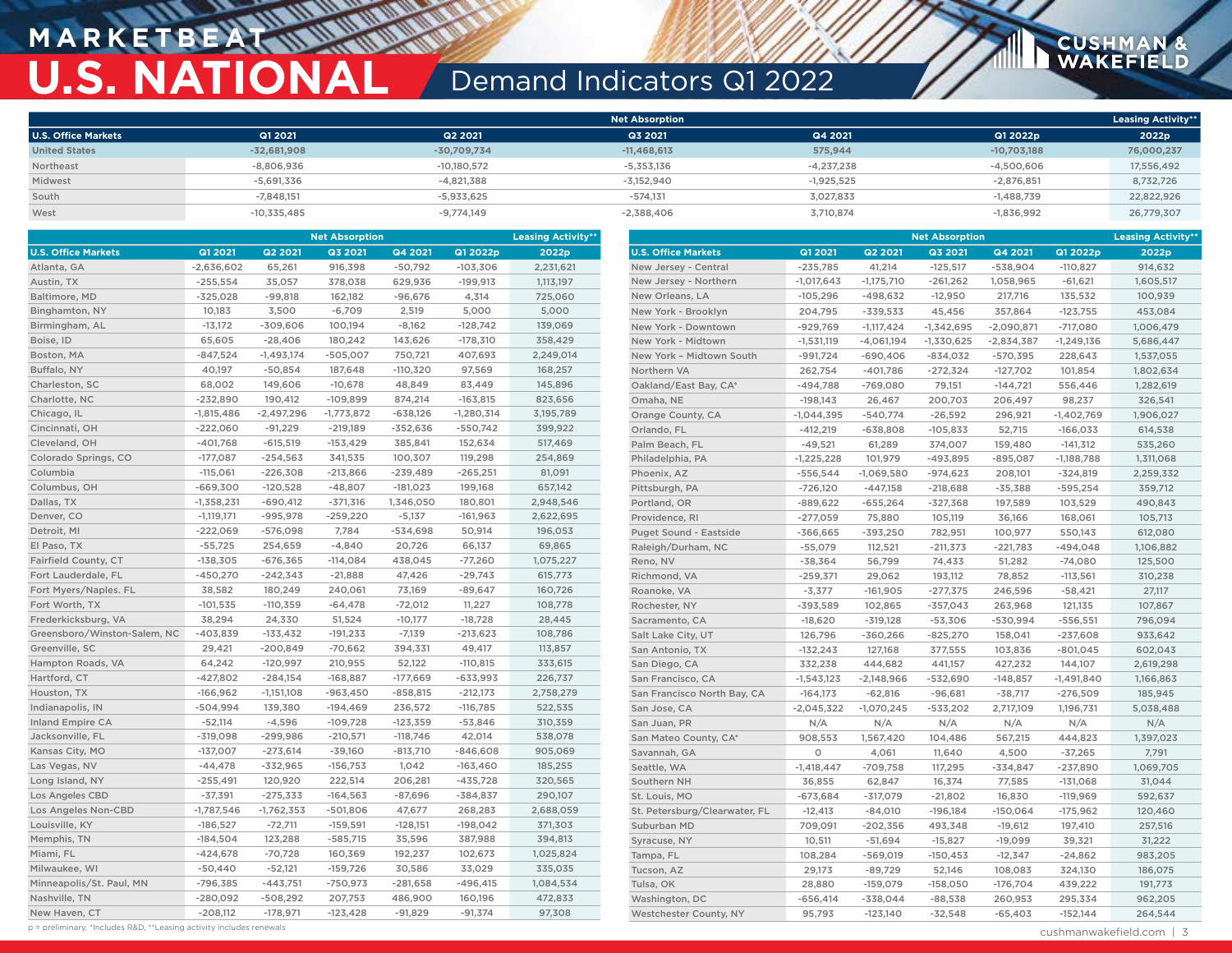# **M A R K E T B E AT U.S. NATIONAL Vacancy Rates Q1 2022**

|                            |         |         | <b>Overall</b> |         |          | <b>Direct</b> |
|----------------------------|---------|---------|----------------|---------|----------|---------------|
| <b>U.S. Office Markets</b> | Q1 2021 | Q2 2021 | Q3 2021        | Q4 2021 | Q1 2022p | Q1 2022p      |
| <b>United States</b>       | 15.8%   | 16.6%   | 17.0%          | 17.2%   | 17.5%    | 15.3%         |
| Northeast                  | 16.1%   | 16.9%   | 17.4%          | 17.8%   | 18.3%    | 14.9%         |
| Midwest                    | 16.2%   | 16.8%   | 17.2%          | 17.5%   | 17.8%    | 16.3%         |
| South                      | 16.7%   | 17.4%   | 17.6%          | 17.8%   | 17.9%    | 16.4%         |
| West                       | 14.4%   | 15.3%   | 15.7%          | 15.7%   | 16.2%    | 13.8%         |

|                              | <b>Overall</b><br><b>Direct</b> |         |         |         | Overall<br><b>Direct</b> |          |                               |         |         |         |         |          |          |
|------------------------------|---------------------------------|---------|---------|---------|--------------------------|----------|-------------------------------|---------|---------|---------|---------|----------|----------|
| <b>U.S. Office Markets</b>   | Q1 2021                         | Q2 2021 | Q3 2021 | Q4 2021 | Q1 2022p                 | Q1 2022p | <b>U.S. Office Markets</b>    | Q1 2021 | Q2 2021 | Q3 2021 | Q4 2021 | Q1 2022p | Q1 2022p |
| Atlanta, GA                  | 22.1%                           | 23.0%   | 22.7%   | 22.9%   | 23.1%                    | 21.2%    | New Jersey - Central          | 18.6%   | 18.5%   | 18.8%   | 19.4%   | 19.5%    | 15.7%    |
| Austin, TX                   | 18.1%                           | 20.1%   | 20.0%   | 19.4%   | 20.9%                    | 16.5%    | New Jersey - Northern         | 20.0%   | 21.2%   | 21.4%   | 20.5%   | 20.7%    | 16.5%    |
| Baltimore, MD                | 13.3%                           | 13.4%   | 13.3%   | 13.6%   | 13.5%                    | 12.7%    | New Orleans, LA               | 10.2%   | 11.9%   | 12.0%   | 11.3%   | 10.8%    | 10.2%    |
| Binghamton, NY               | 6.5%                            | 6.4%    | 6.6%    | 6.7%    | 6.7%                     | 6.7%     | New York - Brooklyn           | 22.3%   | 25.2%   | 25.0%   | 23.8%   | 24.3%    | 22.2%    |
| Birmingham, AL               | 16.9%                           | 18.6%   | 18.0%   | 18.0%   | 19.0%                    | 16.1%    | New York - Downtown           | 14.4%   | 16.0%   | 17.6%   | 20.8%   | 21.6%    | 14.8%    |
| Boise, ID                    | 7.0%                            | 7.5%    | 7.6%    | 6.7%    | 7.9%                     | 6.4%     | New York - Midtown            | 16.7%   | 18.6%   | 19.1%   | 20.4%   | 21.2%    | 16.7%    |
| Boston, MA                   | 11.8%                           | 12.1%   | 12.3%   | 12.1%   | 12.1%                    | 10.1%    | New York - Midtown South      | 15.8%   | 16.6%   | 18.3%   | 19.3%   | 19.7%    | 15.0%    |
| Buffalo, NY                  | 16.4%                           | 16.7%   | 16.0%   | 16.5%   | 16.0%                    | 14.2%    | Northern VA                   | 18.4%   | 18.7%   | 19.4%   | 19.7%   | 20.4%    | 19.6%    |
| Charleston, SC               | 11.0%                           | 10.4%   | 10.6%   | 10.4%   | 9.2%                     | 8.3%     | Oakland/East Bay, CA*         | 12.9%   | 13.6%   | 13.7%   | 13.8%   | 13.5%    | 10.8%    |
| Charlotte, NC                | 14.9%                           | 16.1%   | 18.2%   | 17.8%   | 17.9%                    | 15.1%    | Omaha, NE                     | 16.8%   | 16.5%   | 15.4%   | 14.2%   | 13.7%    | 12.0%    |
| Chicago, IL                  | 19.5%                           | 20.8%   | 21.5%   | 21.8%   | 23.0%                    | 21.0%    | Orange County, CA             | 14.2%   | 15.1%   | 15.3%   | 14.9%   | 16.4%    | 15.0%    |
| Cincinnati, OH               | 19.4%                           | 19.7%   | 20.3%   | 21.3%   | 22.7%                    | 19.9%    | Orlando, FL                   | 11.4%   | 13.0%   | 13.3%   | 13.6%   | 14.1%    | 12.3%    |
| Cleveland, OH                | 6.4%                            | 6.7%    | 6.8%    | 6.6%    | 6.8%                     | 6.5%     | Palm Beach, FL                | 13.9%   | 14.8%   | 13.1%   | 12.4%   | 12.8%    | 11.8%    |
| Colorado Springs, CO         | 9.0%                            | 10.0%   | 9.7%    | 9.3%    | 8.6%                     | 8.1%     | Philadelphia, PA              | 14.9%   | 14.8%   | 15.6%   | 16.3%   | 17.1%    | 15.2%    |
| Columbia                     | 8.5%                            | 9.7%    | 10.5%   | 11.6%   | 9.4%                     | 8.1%     | Phoenix, AZ                   | 20.4%   | 21.7%   | 23.1%   | 22.6%   | 22.9%    | 19.0%    |
| Columbus, OH                 | 21.9%                           | 22.8%   | 23.2%   | 23.7%   | 23.4%                    | 21.2%    | Pittsburgh, PA                | 13.8%   | 14.2%   | 15.1%   | 14.6%   | 14.1%    | 11.9%    |
| Dallas, TX                   | 21.6%                           | 22.3%   | 22.5%   | 22.4%   | 22.4%                    | 21.1%    | Portland, OR                  | 12.7%   | 13.9%   | 14.5%   | 14.3%   | 14.2%    | 12.8%    |
| Denver, CO                   | 17.9%                           | 19.5%   | 19.7%   | 19.8%   | 19.9%                    | 17.6%    | Providence, RI                | 12.1%   | 11.5%   | 11.7%   | 11.1%   | 12.8%    | 10.8%    |
| Detroit, MI                  | 14.2%                           | 14.8%   | 14.8%   | 15.2%   | 13.2%                    | 12.9%    | Puget Sound - Eastside        | 8.7%    | 9.8%    | 9.3%    | 9.1%    | 9.0%     | 7.6%     |
| El Paso, TX                  | 7.7%                            | 9.3%    | 6.6%    | 6.2%    | 5.8%                     | 5.1%     | Raleigh/Durham, NC            | 12.4%   | 13.1%   | 13.4%   | 15.2%   | 16.2%    | 12.2%    |
| Fairfield County, CT         | 29.7%                           | 31.4%   | 31.7%   | 30.5%   | 30.8%                    | 24.3%    | Reno, NV                      | 12.1%   | 11.6%   | 10.2%   | 10.0%   | 10.9%    | 9.2%     |
| Fort Lauderdale, FL          | 16.1%                           | 17.1%   | 17.1%   | 17.0%   | 16.9%                    | 15.3%    | Richmond, VA                  | 7.6%    | 7.7%    | 7.0%    | 7.0%    | 7.5%     | 6.6%     |
| Fort Myers/Naples. FL        | 5.6%                            | 5.1%    | 4.5%    | 4.2%    | 4.4%                     | 3.6%     | Roanoke, VA                   | 6.1%    | 7.4%    | 9.4%    | 7.5%    | 8.2%     | 6.3%     |
| Fort Worth, TX               | 12.1%                           | 12.7%   | 13.0%   | 13.4%   | 13.3%                    | 12.3%    | Rochester, NY                 | 15.9%   | 15.2%   | 17.7%   | 15.9%   | 14.5%    | 14.5%    |
| Fredericksburg, VA           | 9.1%                            | 9.1%    | 8.6%    | 8.2%    | 8.3%                     | 7.9%     | Sacramento, CA                | 12.3%   | 12.6%   | 12.6%   | 13.4%   | 14.2%    | 12.8%    |
| Greensboro/Winston-Salem, NC | 10.9%                           | 11.2%   | 11.1%   | 11.0%   | 9.8%                     | 8.9%     | Salt Lake City, UT            | 13.7%   | 14.5%   | 16.2%   | 16.8%   | 18.7%    | 14.8%    |
| Greenville, SC               | 11.0%                           | 12.1%   | 12.0%   | 10.8%   | 9.4%                     | 8.5%     | San Antonio, TX               | 14.1%   | 13.9%   | 13.7%   | 13.4%   | 15.1%    | 13.4%    |
| Hampton Roads, VA            | 8.8%                            | 9.1%    | 8.7%    | 8.6%    | 8.8%                     | 8.4%     | San Diego, CA                 | 14.8%   | 14.8%   | 14.4%   | 14.2%   | 14.1%    | 13.3%    |
| Hartford, CT                 | 19.3%                           | 20.1%   | 20.7%   | 21.4%   | 23.9%                    | 20.4%    | San Francisco, CA             | 15.5%   | 18.1%   | 19.0%   | 19.2%   | 21.7%    | 15.6%    |
| Houston, TX                  | 23.9%                           | 24.6%   | 25.3%   | 26.2%   | 26.5%                    | 24.8%    | San Francisco North Bay, CA   | 12.4%   | 12.7%   | 13.2%   | 13.4%   | 14.1%    | 13.0%    |
| Indianapolis, IN             | 18.8%                           | 18.8%   | 19.4%   | 19.2%   | 19.4%                    | 18.1%    | San Jose, CA                  | 13.1%   | 13.7%   | 14.3%   | 13.9%   | 14.0%    | 10.7%    |
| <b>Inland Empire CA</b>      | 7.5%                            | 7.5%    | 8.1%    | 8.7%    | 9.0%                     | 8.6%     | San Juan, PR                  | 14.5%   | 14.6%   | 14.5%   | 14.2%   | 13.4%    | 13.4%    |
| Jacksonville, FL             | 17.4%                           | 18.7%   | 19.7%   | 20.2%   | 20.0%                    | 17.8%    | San Mateo County, CA*         | 10.3%   | 9.6%    | 9.5%    | 9.2%    | 8.7%     | 7.0%     |
| Kansas City, MO              | 16.2%                           | 16.7%   | 17.0%   | 18.5%   | 20.1%                    | 16.8%    | Savannah, GA                  | 9.9%    | 9.6%    | 9.2%    | 8.7%    | 9.7%     | 9.7%     |
| Las Vegas, NV                | 11.1%                           | 12.0%   | 12.3%   | 12.5%   | 12.9%                    | 12.0%    | Seattle, WA                   | 15.9%   | 16.8%   | 17.4%   | 18.5%   | 18.9%    | 15.8%    |
| Long Island, NY              | 13.1%                           | 12.7%   | 12.1%   | 11.5%   | 12.7%                    | 10.4%    | Southern NH                   | 10.2%   | 9.8%    | 9.7%    | 9.3%    | 10.1%    | 9.5%     |
| Los Angeles CBD              | 20.8%                           | 21.8%   | 22.4%   | 22.7%   | 24.1%                    | 23.1%    | St. Louis, MO                 | 14.9%   | 15.6%   | 15.6%   | 15.6%   | 15.6%    | 14.3%    |
| Los Angeles Non-CBD          | 17.9%                           | 18.9%   | 19.7%   | 20.1%   | 20.8%                    | 18.7%    | St. Petersburg/Clearwater, FL | 10.7%   | 11.3%   | 13.0%   | 14.2%   | 14.6%    | 12.4%    |
| Louisville, KY               | 15.1%                           | 15.4%   | 16.2%   | 16.8%   | 17.7%                    | 17.0%    | Suburban MD                   | 19.5%   | 19.8%   | 19.0%   | 19.1%   | 18.6%    | 17.6%    |
| Memphis, TN                  | 15.1%                           | 14.7%   | 16.4%   | 16.8%   | 16.1%                    | 15.7%    | Syracuse, NY                  | 13.0%   | 12.9%   | 13.0%   | 13.1%   | 12.8%    | 12.7%    |
| Miami, FL                    | 18.1%                           | 18.5%   | 18.2%   | 18.2%   | 18.2%                    | 17.3%    | Tampa, FL                     | 13.3%   | 16.3%   | 17.5%   | 17.9%   | 17.9%    | 15.2%    |
| Milwaukee, WI                | 20.0%                           | 19.6%   | 20.5%   | 20.4%   | 20.7%                    | 20.7%    | Tucson, AZ                    | 9.6%    | 10.0%   | 10.0%   | 9.6%    | 8.6%     | 7.7%     |
| Minneapolis/St. Paul, MN     | 21.9%                           | 22.4%   | 23.4%   | 23.7%   | 24.7%                    | 21.5%    | Tulsa, OK                     | 11.1%   | 11.5%   | 11.7%   | 12.1%   | 12.0%    | 10.3%    |
| Nashville, TN                | 17.1%                           | 18.7%   | 18.9%   | 18.9%   | 18.6%                    | 15.4%    | Washington, DC                | 17.8%   | 18.1%   | 18.4%   | 18.6%   | 18.4%    | 17.8%    |
| New Haven, CT                | 14.3%                           | 16.0%   | 17.1%   | 18.0%   | 18.8%                    | 18.2%    | Westchester County, NY        | 24.7%   | 25.2%   | 25.4%   | 25.6%   | 26.1%    | 24.2%    |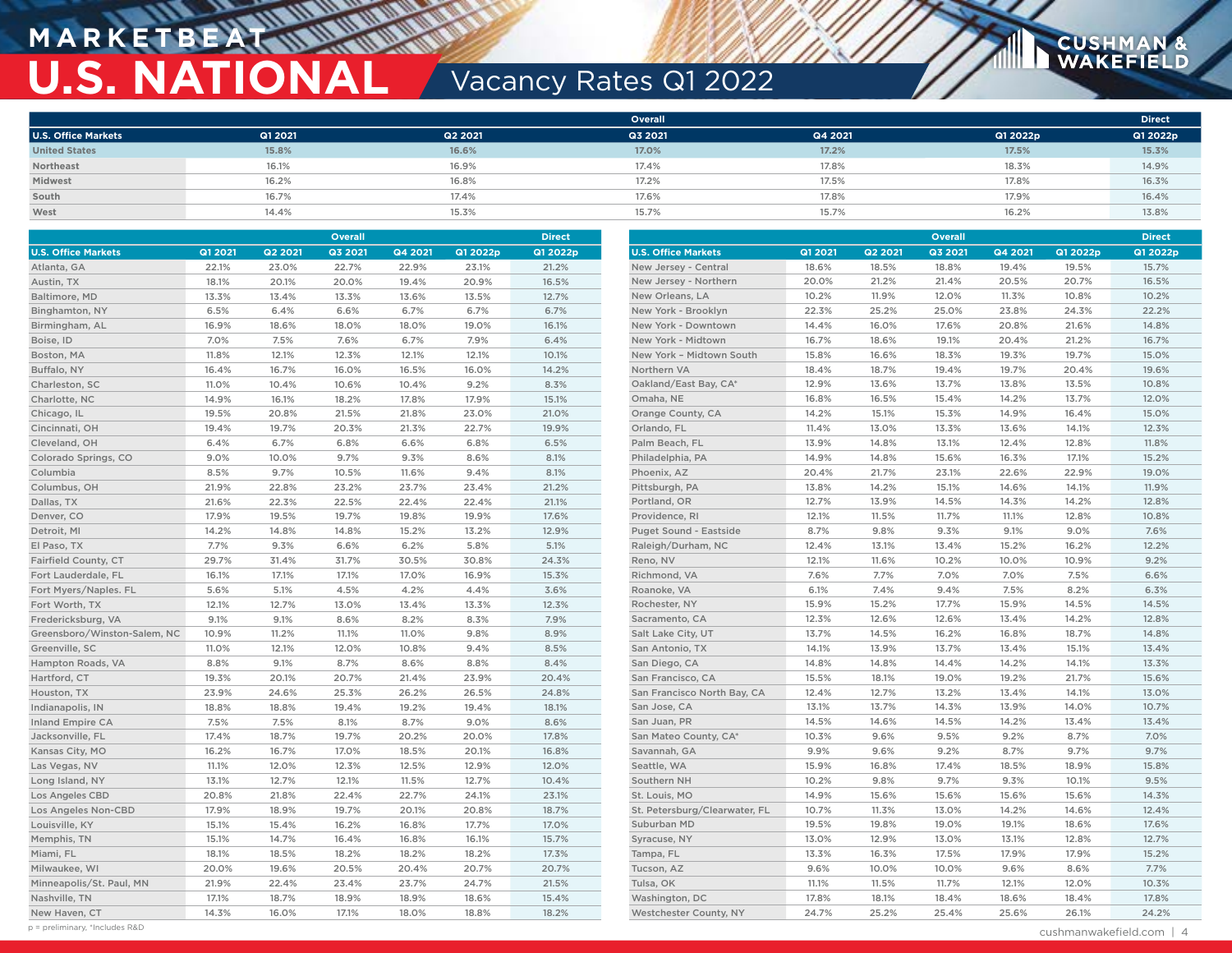# **M A R K E T B E AT U.S. NATIONAL** Asking Rents Q1 2022

|                            |         |         | <b>Overall (All Classes)</b> |         |          | <b>Class A</b> |
|----------------------------|---------|---------|------------------------------|---------|----------|----------------|
| <b>U.S. Office Markets</b> | Q1 2021 | Q2 2021 | Q3 2021                      | Q4 2021 | Q1 2022p | Q1 2022p       |
| <b>United States</b>       | \$35.17 | \$35.49 | \$35.77                      | \$36.18 | \$36.50  | \$42.15        |
| Northeast                  | \$43.37 | \$43.81 | \$44.01                      | \$44.71 | \$45.06  | \$50.46        |
| Midwest                    | \$25.95 | \$26.17 | \$26.22                      | \$26.24 | \$26.49  | \$31.30        |
| South                      | \$30.53 | \$30.67 | \$30.97                      | \$31.28 | \$31.33  | \$35.71        |
| West                       | \$39.90 | \$40.29 | \$40.61                      | \$41.09 | \$41.62  | \$48.58        |

|                              |         | <b>Overall (All Classes)</b> |         |         | <b>Class A</b> | <b>Overall (All Classes)</b> |                               |         |                | <b>Class A</b> |         |          |          |
|------------------------------|---------|------------------------------|---------|---------|----------------|------------------------------|-------------------------------|---------|----------------|----------------|---------|----------|----------|
| <b>U.S. Office Markets</b>   | Q1 2021 | <b>Q2 2021</b>               | Q3 2021 | Q4 2021 | Q1 2022p       | Q1 2022p                     | <b>U.S. Office Markets</b>    | Q1 2021 | <b>Q2 2021</b> | Q3 2021        | Q4 2021 | Q1 2022p | Q1 2022p |
| Atlanta, GA                  | \$28.82 | \$29.24                      | \$29.49 | \$29.56 | \$29.69        | \$32.36                      | New Jersey - Central          | \$27.45 | \$27.49        | \$27.86        | \$27.67 | \$27.49  | \$31.50  |
| Austin, TX                   | \$43.48 | \$45.06                      | \$45.01 | \$45.10 | \$45.24        | \$50.40                      | New Jersey - Northern         | \$32.37 | \$32.54        | \$32.75        | \$32.55 | \$32.39  | \$36.11  |
| Baltimore, MD                | \$23.95 | \$24.57                      | \$24.76 | \$24.90 | \$25.10        | \$27.80                      | New Orleans, LA               | \$18.85 | \$18.68        | \$18.88        | \$18.89 | \$19.16  | \$19.59  |
| Binghamton, NY               | \$12.99 | \$12.99                      | \$12.89 | \$13.71 | \$13.71        | \$13.71                      | New York - Brooklyn           | \$51.19 | \$51.28        | \$51.20        | \$51.59 | \$51.96  | \$56.18  |
| Birmingham, AL               | \$21.48 | \$20.93                      | \$20.89 | \$20.87 | \$20.88        | \$22.90                      | New York - Downtown           | \$60.84 | \$60.04        | \$60.08        | \$57.92 | \$57.18  | \$61.10  |
| Boise, ID                    | \$20.54 | \$20.92                      | \$21.27 | \$21.46 | \$21.46        | \$23.61                      | New York - Midtown            | \$75.90 | \$74.36        | \$74.09        | \$74.18 | \$75.45  | \$81.51  |
| Boston, MA                   | \$38.63 | \$38.95                      | \$39.45 | \$39.20 | \$39.34        | \$43.85                      | New York - Midtown South      | \$70.43 | \$69.69        | \$68.94        | \$70.71 | \$71.34  | \$90.31  |
| Buffalo, NY                  | \$17.70 | \$17.70                      | \$17.70 | \$17.70 | \$17.70        | \$23.60                      | Northern VA                   | \$33.58 | \$33.68        | \$33.89        | \$33.88 | \$33.92  | \$36.22  |
| Charleston, SC               | \$29.38 | \$29.70                      | \$30.83 | \$30.74 | \$29.39        | \$32.95                      | Oakland/East Bay, CA*         | \$40.75 | \$41.08        | \$41.56        | \$42.88 | \$44.21  | \$47.89  |
| Charlotte, NC                | \$29.77 | \$30.21                      | \$30.95 | \$31.69 | \$32.41        | \$34.10                      | Omaha, NE                     | \$23.34 | \$23.40        | \$24.56        | \$24.84 | \$25.48  | \$31.50  |
| Chicago, IL                  | \$33.16 | \$33.56                      | \$33.48 | \$33.27 | \$33.37        | \$38.97                      | Orange County, CA             | \$34.91 | \$35.21        | \$35.23        | \$35.18 | \$34.76  | \$38.33  |
| Cincinnati, OH               | \$19.46 | \$19.45                      | \$19.41 | \$19.60 | \$19.97        | \$22.15                      | Orlando, FL                   | \$24.60 | \$24.67        | \$25.05        | \$25.26 | \$25.58  | \$28.18  |
| Cleveland, OH                | \$18.82 | \$19.00                      | \$19.14 | \$19.23 | \$19.14        | \$21.45                      | Palm Beach, FL                | \$39.41 | \$38.80        | \$39.24        | \$40.43 | \$41.42  | \$47.95  |
| Colorado Springs, CO         | \$21.43 | \$24.00                      | \$24.06 | \$24.36 | \$25.02        | \$26.78                      | Philadelphia, PA              | \$27.75 | \$27.72        | \$28.07        | \$28.40 | \$28.47  | \$30.91  |
| Columbia                     | \$18.87 | \$19.07                      | \$19.32 | \$19.07 | \$19.03        | \$20.59                      | Phoenix, AZ                   | \$27.40 | \$27.69        | \$27.14        | \$27.31 | \$27.36  | \$33.65  |
| Columbus, OH                 | \$20.93 | \$20.94                      | \$20.82 | \$20.74 | \$21.03        | \$23.53                      | Pittsburgh, PA                | \$20.25 | \$20.21        | \$20.16        | \$20.50 | \$19.16  | \$25.11  |
| Dallas, TX                   | \$27.06 | \$27.36                      | \$27.32 | \$28.18 | \$28.16        | \$33.11                      | Portland, OR                  | \$29.55 | \$29.34        | \$29.76        | \$29.91 | \$30.64  | \$34.07  |
| Denver, CO                   | \$30.24 | \$31.13                      | \$31.19 | \$31.11 | \$31.28        | \$35.64                      | Providence, RI                | \$19.86 | \$19.74        | \$19.75        | \$20.06 | \$19.74  | \$31.83  |
| Detroit, MI                  | \$20.73 | \$20.73                      | \$20.73 | \$20.93 | \$21.02        | \$22.29                      | Puget Sound - Eastside        | \$37.88 | \$38.61        | \$39.33        | \$41.46 | \$41.99  | \$48.78  |
| El Paso, TX                  | \$18.50 | \$18.50                      | \$18.50 | \$18.50 | \$18.50        | \$20.00                      | Raleigh/Durham, NC            | \$29.02 | \$29.13        | \$29.51        | \$29.70 | \$30.28  | \$31.72  |
| Fairfield County, CT         | \$33.27 | \$33.91                      | \$33.90 | \$33.57 | \$34.32        | \$36.85                      | Reno, NV                      | \$21.24 | \$21.48        | \$21.96        | \$22.32 | \$22.44  | \$28.08  |
| Fort Lauderdale, FL          | \$36.70 | \$36.24                      | \$35.71 | \$36.22 | \$36.14        | \$40.27                      | Richmond, VA                  | \$20.55 | \$20.94        | \$20.20        | \$20.10 | \$20.16  | \$22.56  |
| Fort Myers/Naples. FL        | \$19.11 | \$19.00                      | \$19.27 | \$19.65 | \$20.36        | \$19.86                      | Roanoke, VA                   | \$20.17 | \$20.40        | \$20.46        | \$20.47 | \$19.81  | \$24.45  |
| Fort Worth, TX               | \$23.93 | \$23.95                      | \$23.78 | \$23.35 | \$23.35        | \$27.49                      | Rochester, NY                 | \$18.00 | \$18.00        | \$18.00        | \$18.00 | \$16.00  | \$25.00  |
| Frederkicksburg, VA          | \$23.80 | \$23.92                      | \$24.03 | \$23.98 | \$23.90        | \$25.22                      | Sacramento, CA                | \$25.76 | \$25.51        | \$25.05        | \$24.47 | \$25.01  | \$31.00  |
| Greensboro/Winston-Salem, NC | \$16.80 | \$16.59                      | \$16.80 | \$16.88 | \$16.95        | \$19.01                      | Salt Lake City, UT            | \$24.57 | \$24.27        | \$24.34        | \$24.43 | \$26.20  | \$30.92  |
| Greenville, SC               | \$21.96 | \$21.95                      | \$22.09 | \$22.61 | \$22.32        | \$25.52                      | San Antonio, TX               | \$23.59 | \$23.96        | \$23.91        | \$23.89 | \$24.56  | \$28.23  |
| Hampton Roads, VA            | \$20.09 | \$20.23                      | \$20.31 | \$20.48 | \$20.73        | \$21.94                      | San Diego, CA                 | \$41.07 | \$40.74        | \$40.60        | \$41.82 | \$41.57  | \$47.50  |
| Hartford, CT                 | \$20.36 | \$20.31                      | \$20.36 | \$20.50 | \$20.37        | \$22.63                      | San Francisco, CA             | \$76.47 | \$75.48        | \$74.95        | \$74.93 | \$76.66  | \$81.90  |
| Houston, TX                  | \$31.51 | \$31.20                      | \$31.23 | \$31.97 | \$31.18        | \$37.13                      | San Francisco North Bay, CA   | \$34.48 | \$34.27        | \$34.21        | \$34.33 | \$34.60  | \$40.43  |
| Indianapolis, IN             | \$21.42 | \$21.43                      | \$21.43 | \$21.39 | \$21.54        | \$23.97                      | San Jose, CA                  | \$47.97 | \$48.42        | \$50.03        | \$50.51 | \$51.37  | \$65.46  |
| <b>Inland Empire CA</b>      | \$24.89 | \$24.95                      | \$25.29 | \$25.96 | \$25.90        | \$30.94                      | San Juan, PR                  | \$20.18 | \$20.18        | \$20.12        | \$20.12 | \$19.97  | \$20.00  |
| Jacksonville, FL             | \$21.28 | \$21.64                      | \$21.71 | \$21.64 | \$21.82        | \$23.94                      | San Mateo County, CA*         | \$71.46 | \$72.43        | \$72.04        | \$77.26 | \$77.33  | \$82.75  |
| Kansas City, MO              | \$22.08 | \$22.13                      | \$22.21 | \$21.89 | \$21.57        | \$25.36                      | Savannah, GA                  | \$22.13 | \$22.13        | \$22.13        | \$22.13 | \$22.32  | \$24.55  |
| Las Vegas, NV                | \$25.10 | \$25.50                      | \$24.93 | \$25.16 | \$25.16        | \$32.23                      | Seattle, WA                   | \$39.84 | \$39.70        | \$39.59        | \$41.38 | \$42.25  | \$47.43  |
| Long Island, NY              | \$31.77 | \$31.63                      | \$31.98 | \$32.28 | \$31.80        | \$35.57                      | Southern NH                   | \$21.31 | \$21.42        | \$21.32        | \$21.13 | \$21.37  | \$21.89  |
| Los Angeles CBD              | \$45.26 | \$45.25                      | \$45.42 | \$45.29 | \$45.09        | \$46.54                      | St. Louis, MO                 | \$21.87 | \$22.02        | \$22.24        | \$22.34 | \$22.12  | \$24.30  |
| Los Angeles Non-CBD          | \$43.62 | \$44.63                      | \$44.79 | \$44.91 | \$44.47        | \$48.64                      | St. Petersburg/Clearwater, FL | \$23.29 | \$23.46        | \$24.45        | \$24.60 | \$25.70  | \$27.22  |
| Louisville, KY               | \$18.29 | \$18.18                      | \$18.24 | \$18.24 | \$18.34        | \$20.41                      | Suburban MD                   | \$28.64 | \$28.78        | \$28.97        | \$28.94 | \$29.15  | \$32.59  |
| Memphis, TN                  | \$19.20 | \$18.74                      | \$18.95 | \$18.87 | \$19.05        | \$21.49                      | Syracuse, NY                  | \$17.77 | \$17.89        | \$17.24        | \$17.42 | \$17.42  | \$17.90  |
| Miami, FL                    | \$43.82 | \$44.19                      | \$44.76 | \$45.92 | \$47.00        | \$52.25                      | Tampa, FL                     | \$28.76 | \$29.90        | \$31.52        | \$31.14 | \$30.82  | \$34.96  |
| Milwaukee, WI                | \$21.85 | \$20.93                      | \$20.56 | \$22.06 | \$21.77        | \$24.31                      | Tucson, AZ                    | \$20.98 | \$21.46        | \$21.62        | \$21.60 | \$21.80  | \$24.75  |
| Minneapolis/St. Paul, MN     | \$27.48 | \$27.49                      | \$27.46 | \$27.62 | \$27.80        | \$32.49                      | Tulsa, OK                     | \$15.85 | \$16.01        | \$16.22        | \$16.23 | \$16.32  | \$19.26  |
| Nashville, TN                | \$31.30 | \$31.03                      | \$31.14 | \$30.80 | \$32.14        | \$36.92                      | Washington, DC                | \$56.60 | \$56.51        | \$56.82        | \$56.58 | \$56.11  | \$62.83  |
| New Haven, CT                | \$21.99 | \$21.59                      | \$21.62 | \$21.82 | \$22.14        | \$22.39                      | Westchester County, NY        | \$29.13 | \$29.21        | \$29.65        | \$29.77 | \$29.91  | \$30.74  |

p = preliminary, \*Includes R&D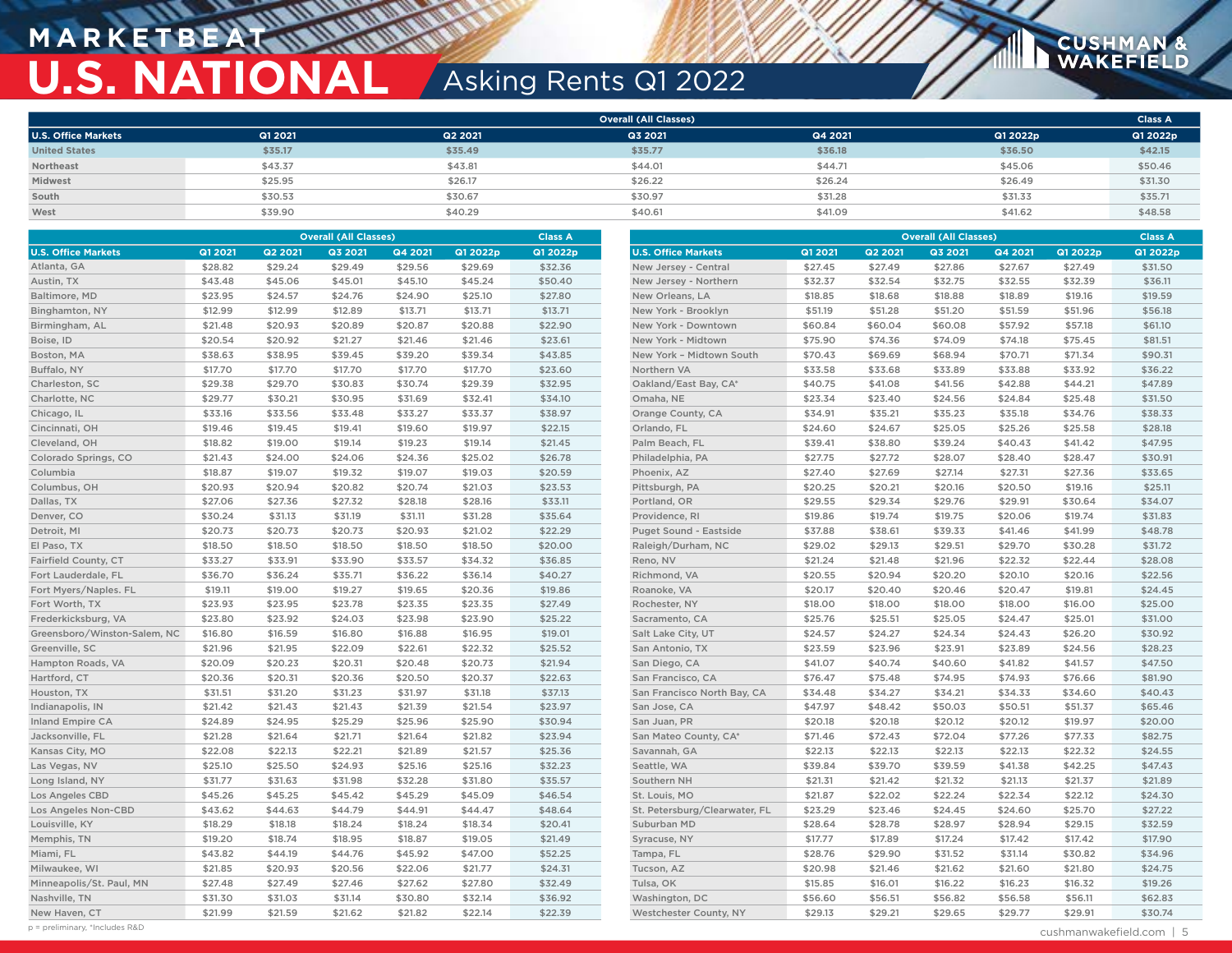## **M A R K E T B E AT U.S. NATIONAL** Inventory Q1 2022

| <b>U.S. Office Markets</b> | Inventory     | Deliveries YTD 2022 | <b>Under Construction</b><br>as of Q1 2022p |
|----------------------------|---------------|---------------------|---------------------------------------------|
| <b>United States</b>       | 5,551,828,758 | 14,655,977          | 95,406,195                                  |
| Northeast                  | 1.293.062.593 | 2,075,973           | 25,228,062                                  |
| Midwest                    | 849,840,832   | 2,957,006           | 8,680,115                                   |
| South                      | 1,872,412,563 | 4,594,720           | 32,973,911                                  |
| West                       | 1,536,512,770 | 5,028,278           | 28,524,107                                  |

| <b>U.S. Office Markets</b>   | <b>Inventory</b> | <b>Deliveries YTD 2022</b> | <b>Under Construction</b><br>as of Q1 2022p |
|------------------------------|------------------|----------------------------|---------------------------------------------|
| Atlanta, GA                  | 154,591,880      | 274,000                    | 3,393,442                                   |
| Austin, TX                   | 60,819,333       | 924,338                    | 3,906,317                                   |
| Baltimore, MD                | 78,216,750       | O                          | 777,127                                     |
| Binghamton, NY               | 4,228,450        | O                          | $\circ$                                     |
| Birmingham, AL               | 19,068,128       | O                          | $\circ$                                     |
| Boise, ID                    | 16,644,110       | 21,050                     | 268,862                                     |
| Boston, MA                   | 201,313,099      | 405,000                    | 4,359,516                                   |
| Buffalo, NY                  | 22,764,152       | O                          | $\circ$                                     |
| Charleston, SC               | 21,127,658       | 124,028                    | 415,879                                     |
| Charlotte, NC                | 57,910,622       | 73,000                     | 3,237,929                                   |
| Chicago, IL                  | 242,702,714      | 2,106,811                  | 1,425,202                                   |
| Cincinnati, OH               | 34,021,025       | 173,576                    | 518,900                                     |
| Cleveland, OH                | 155,442,510      | 0                          | 3,004,468                                   |
| Colorado Springs, CO         | 29,937,783       | 5,000                      | 134,559                                     |
| Columbia                     | 22,438,987       | O                          | 181,707                                     |
| Columbus, OH                 | 35,094,732       | 134,311                    | 1,127,663                                   |
| Dallas, TX                   | 225,236,264      | 327,400                    | 4,376,493                                   |
| Denver, CO                   | 120,517,522      | O                          | 979,774                                     |
| Detroit, MI                  | 108,812,478      | O                          | 929,408                                     |
| El Paso, TX                  | 19,943,932       | O                          | 156,514                                     |
| Fairfield County, CT         | 38,588,219       | 381,879                    | 532,258                                     |
| Fort Lauderdale, FL          | 26,216,469       | O                          | 277,000                                     |
| Fort Myers/Naples. FL        | 21,827,535       | 10,000                     | 180,467                                     |
| Fort Worth, TX               | 19,433,248       | O                          | 359,994                                     |
| Frederkicksburg, VA          | 10,349,485       | O                          | 39,574                                      |
| Greensboro/Winston-Salem, NC | 35,587,738       | O                          | 73,900                                      |
| Greenville, SC               | 22,557,378       | 0                          | 928,645                                     |
| Hampton Roads, VA            | 45, 147, 774     | 13,320                     | 113,524                                     |
| Hartford, CT                 | 24,792,473       | O                          | $\circ$                                     |
| Houston, TX                  | 189,783,730      | 517,189                    | 781,923                                     |
| Indianapolis, IN             | 38,941,312       | O                          | 111,881                                     |
| <b>Inland Empire CA</b>      | 21,801,714       | O                          | $\circ$                                     |
| Jacksonville, FL             | 24,411,708       | O                          | $\circ$                                     |
| Kansas City, MO              | 53,445,965       | O                          | 396,727                                     |
| Las Vegas, NV                | 40,444,618       | O                          | 607,187                                     |
| Long Island, NY              | 37,049,460       | O                          | $\circ$                                     |
| Los Angeles CBD              | 27,750,804       | O                          | $\circ$                                     |
| Los Angeles Non-CBD          | 182,843,446      | 657,137                    | 4,509,165                                   |
| Louisville, KY               | 20,752,068       | O                          | 136,203                                     |
| Memphis, TN                  | 26,801,592       | 75,000                     | 103,442                                     |
| Miami, FL                    | 39,931,182       | 224,041                    | 991,352                                     |
| Milwaukee, WI                | 30,196,588       | O                          | 186,000                                     |
| Minneapolis/St. Paul, MN     | 79,833,976       | 542,308                    | 340,000                                     |
| Nashville, TN                | 47,239,334       | O                          | 3,076,340                                   |
| New Haven, CT                | 10,699,660       | O                          | $\circ$                                     |

| <b>U.S. Office Markets</b>    | Inventory   | <b>Deliveries YTD 2022</b> | <b>Under Construction</b><br>as of Q1 2022p |
|-------------------------------|-------------|----------------------------|---------------------------------------------|
| New Jersey - Central          | 84,064,292  | O                          | $\circ$                                     |
| New Jersey - Northern         | 110,517,077 | 181,763                    | 60,000                                      |
| New Orleans, LA               | 26,151,012  | 0                          | $\circ$                                     |
| New York - Brooklyn           | 29,238,193  | $\circ$                    | 1,168,516                                   |
| New York - Downtown           | 89,287,338  | O                          | 48,077                                      |
| New York - Midtown            | 252,451,069 | 657,700                    | 10,768,899                                  |
| New York - Midtown South      | 67,386,756  | 95,631                     | 5,840,147                                   |
| Northern VA                   | 135,965,199 | 1,422,237                  | 549,405                                     |
| Oakland/East Bay, CA*         | 109,321,272 | 220,710                    | 252,052                                     |
| Omaha, NE                     | 20,476,064  | O                          | 99,698                                      |
| Orange County, CA             | 92,551,828  | O                          | 631,931                                     |
| Orlando, FL                   | 36,811,150  | 30,000                     | 826,310                                     |
| Palm Beach, FL                | 22,512,905  | O                          | 254,444                                     |
| Philadelphia, PA              | 135,462,216 | $\circ$                    | 767,000                                     |
| Phoenix, AZ                   | 90,481,483  | O                          | 1,091,420                                   |
| Pittsburgh, PA                | 94,016,759  | 354,000                    | 1,239,649                                   |
| Portland, OR                  | 57,699,361  | O                          | 617,859                                     |
| Providence, RI                | 23,860,009  | O                          | $\circ$                                     |
| <b>Puget Sound - Eastside</b> | 37,165,256  | 565,293                    | 3,503,048                                   |
| Raleigh/Durham, NC            | 60,610,313  | 193,044                    | 2,342,657                                   |
| Reno, NV                      | 8,223,555   | O                          | $\circ$                                     |
| Richmond, VA                  | 54,647,479  | 65,819                     | 128,000                                     |
| Roanoke, VA                   | 13,357,662  | 21,150                     | O                                           |
| Rochester, NY                 | 14,537,837  | O                          | $\circ$                                     |
| Sacramento, CA                | 68,208,391  | O                          | 12,678                                      |
| Salt Lake City, UT            | 57,599,647  | 1,089,180                  | 838,499                                     |
| San Antonio, TX               | 49,394,121  | 194,654                    | 1,409,783                                   |
| San Diego, CA                 | 83,396,596  | 191,705                    | 5,076,385                                   |
| San Francisco, CA             | 86,138,540  | 637,900                    | 394,000                                     |
| San Francisco North Bay, CA   | 20,580,536  | O                          | $\circ$                                     |
| San Jose, CA                  | 225,448,572 | 1,431,444                  | 4,215,921                                   |
| San Juan, PR                  | 10,312,067  | О                          | O                                           |
| San Mateo County, CA*         | 63,436,392  | 208,859                    | 3,709,832                                   |
| Savannah, GA                  | 3,951,242   | 28,000                     | $\circ$                                     |
| Seattle, WA                   | 67,692,972  | O                          | 1,487,947                                   |
| Southern NH                   | 15,515,650  | O                          | 248,000                                     |
| St. Louis, MO                 | 50,873,468  | O                          | 540,168                                     |
| St. Petersburg/Clearwater, FL | 12,007,625  | O                          | O                                           |
| Suburban MD                   | 60,940,787  | $\circ$                    | 1,500,519                                   |
| Syracuse, NY                  | 14,236,372  | O                          | 196,000                                     |
| Tampa, FL                     | 33,691,514  | O                          | 75,000                                      |
| Tucson, AZ                    | 28,628,372  | O                          | 192,988                                     |
| Tulsa, OK                     | 49,042,057  | 77,500                     | 784,331                                     |
| Washington, DC                | 113,624,635 | O                          | 1,595,690                                   |
| Westchester County, NY        | 23,053,512  | O                          | $\circ$                                     |